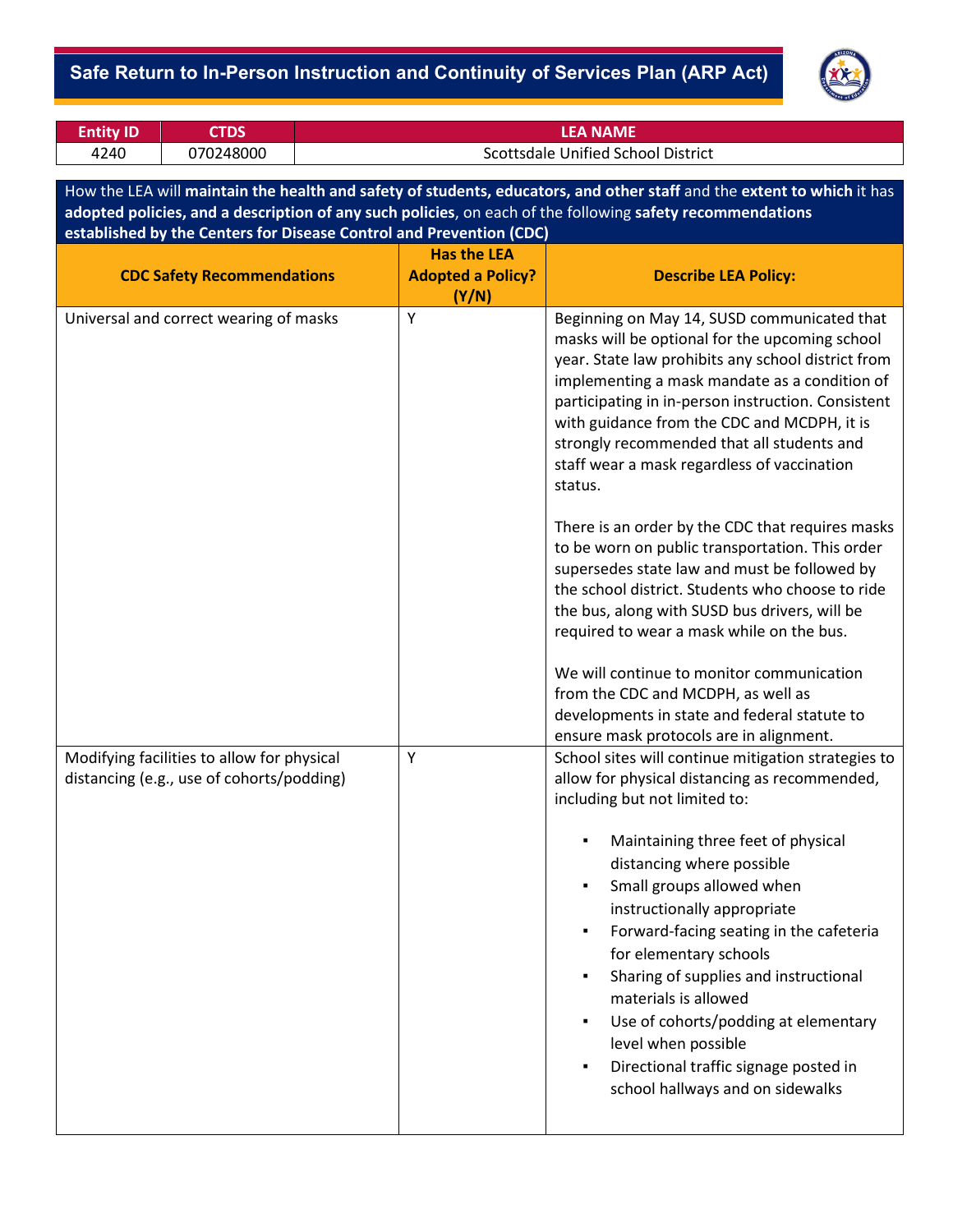

| Handwashing and respiratory etiquette                                                                                                                    | Υ | School sites will continue to encourage hand<br>washing and respiratory etiquette as<br>recommended, included but not limited to:<br>Strongly recommending use of masks<br>Water bottle fill stations available and<br>drinking fountains are turned off<br>Frequent hand washing will continue to<br>be encouraged<br>Hand sanitizing stations will be provided<br>throughout the school                                                                                                           |
|----------------------------------------------------------------------------------------------------------------------------------------------------------|---|-----------------------------------------------------------------------------------------------------------------------------------------------------------------------------------------------------------------------------------------------------------------------------------------------------------------------------------------------------------------------------------------------------------------------------------------------------------------------------------------------------|
| Cleaning and maintaining healthy facilities,<br>including improving ventilation                                                                          | Y | The SUSD Facilities Department cleans and<br>maintains healthy facilities by:<br>MERV-13 air filters have been installed<br>in district cooling and heating systems to<br>reduce the transmission of the COVID<br>virus<br>Providing PPE, including cleaning<br>supplies, to all school sites and district<br>departments<br>Frequently touched surfaces will be<br>disinfected twice per day by professional<br>cleaning staff<br>Schools will be cleaned and disinfected<br>thoroughly each night |
| Contact tracing in combination with isolation<br>and quarantine, in collaboration with the<br>State, local, territorial, or Tribal health<br>departments | Y | The district provides contact tracing in<br>combination with isolation and quarantine<br>through:<br>District COVID Specialist provides<br>support to school sites for contact<br>tracing and communication with families<br>and state/local officials<br>A district-wide quarantine policy that<br>meets MCDPH quarantine requirements<br>(see below)                                                                                                                                              |
|                                                                                                                                                          |   | Students<br>Any unvaccinated student determined<br>to be a close contact of a confirmed<br>COVID positive person is required by the<br>Maricopa County Department of Public<br>Health to quarantine for 10 days or until<br>a negative COVID case result is<br>presented to the school nurse, per<br>MCDPH guidelines<br>Provided they are not symptomatic, any<br>vaccinated student determined to be a<br>close contact of a confirmed COVID-                                                     |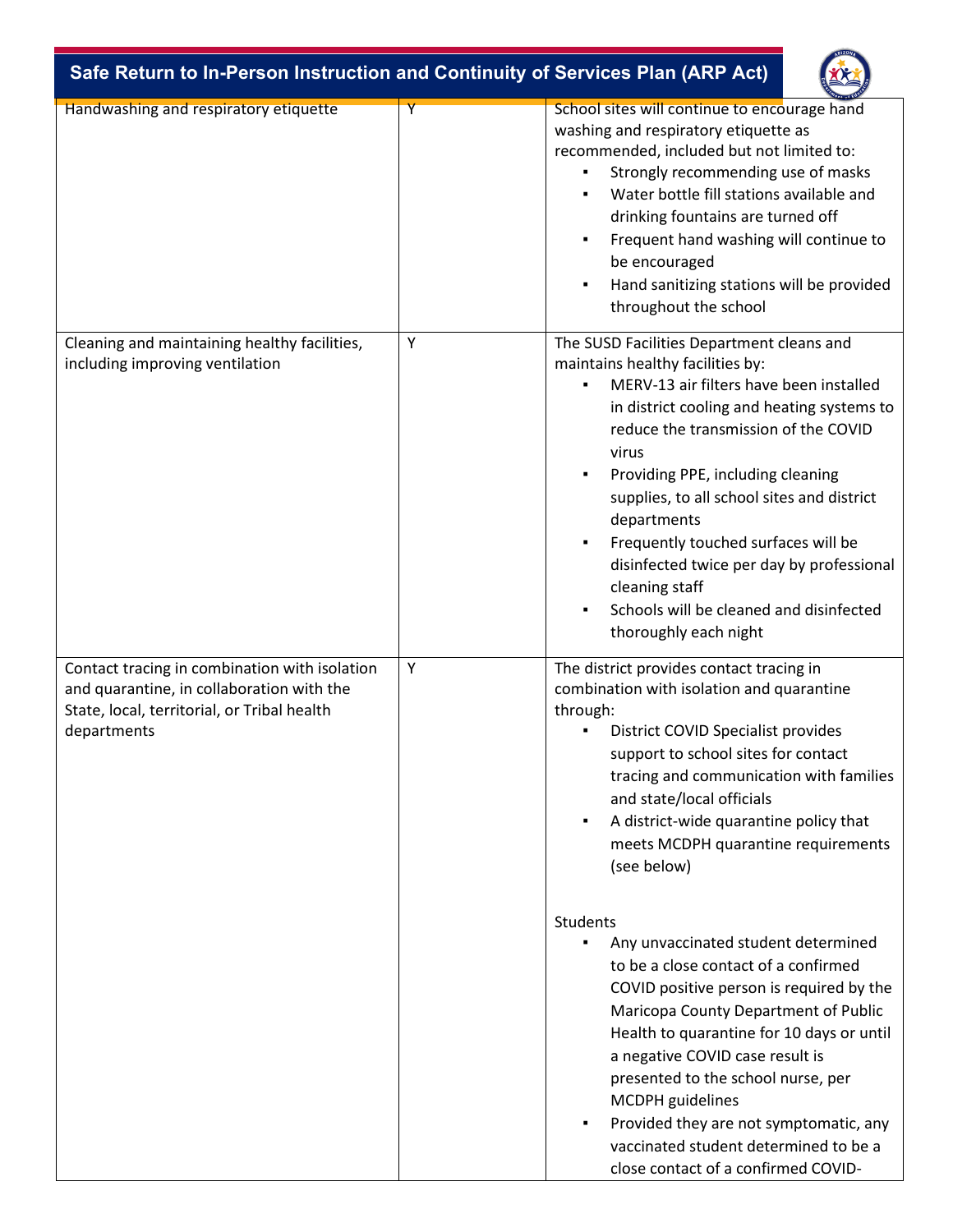**Safe Return to In-Person Instruction and Continuity of Services Plan (ARP Act)** 



|                                                                                                            |           | positive person may continue to attend<br>school                                                                                                                                                                                                                             |
|------------------------------------------------------------------------------------------------------------|-----------|------------------------------------------------------------------------------------------------------------------------------------------------------------------------------------------------------------------------------------------------------------------------------|
|                                                                                                            |           | <b>Staff</b>                                                                                                                                                                                                                                                                 |
|                                                                                                            |           | Staff members who are deemed a close<br>contact and who are vaccinated are not<br>required to quarantine provided they<br>are asymptomatic                                                                                                                                   |
| Diagnostic and screening testing                                                                           | ${\sf N}$ | While the district does not provide diagnostic<br>and screening testing at this time, testing is<br>available at multiple locations including Oak<br>Street. A limited number of test kits are<br>available for surveillance on a voluntary basis for<br>teachers and staff. |
| Efforts to provide vaccinations to school<br>communities                                                   | Y         | The Scottsdale Unified School District has<br>partnered with local health organizations to<br>provide free vaccination clinics for SUSD staff<br>members and families. We maintain a list of<br>links for vaccine resources on our website.                                  |
| Appropriate accommodations for children<br>with disabilities with respect to health and<br>safety policies | Y         | The SUSD Special Education Department works<br>with our Incident Command Team to ensure<br>appropriate accommodations for children with<br>disabilities are provided in accordance with state<br>and local recommendations.                                                  |
| Coordination with State and local health<br>officials                                                      | Y         | Our Superintendent and COVID Specialist are in<br>regular communication with state and local<br>health officials to monitor data and<br>recommendations, in addition to consistent<br>monitoring of federal and state statutes and<br>guidance.                              |

How the LEA will ensure **continuity of services**, including but not limited to services to address **students' academic needs** and **students' and staff social, emotional, mental health**, and **other needs**, which may include **student health and food services How the LEA will Ensure Continuity of Services?** The Scottsdale Unified School District will ensure continuity of services by prioritizing student learning and socialemotional support for all staff, students, and families. **Students' Needs:** Academic Needs The Scottsdale Unified School District has planned to address student academic needs in the following ways: ▪ Use of state and district assessment data to inform academic programming ▪ Summer Boost programs to address reading, math, and social-emotional learning

- Summer tutoring programs for individualized instruction
	- An ESSER Coordinator who will help develop and monitor academic programs funded through federal grants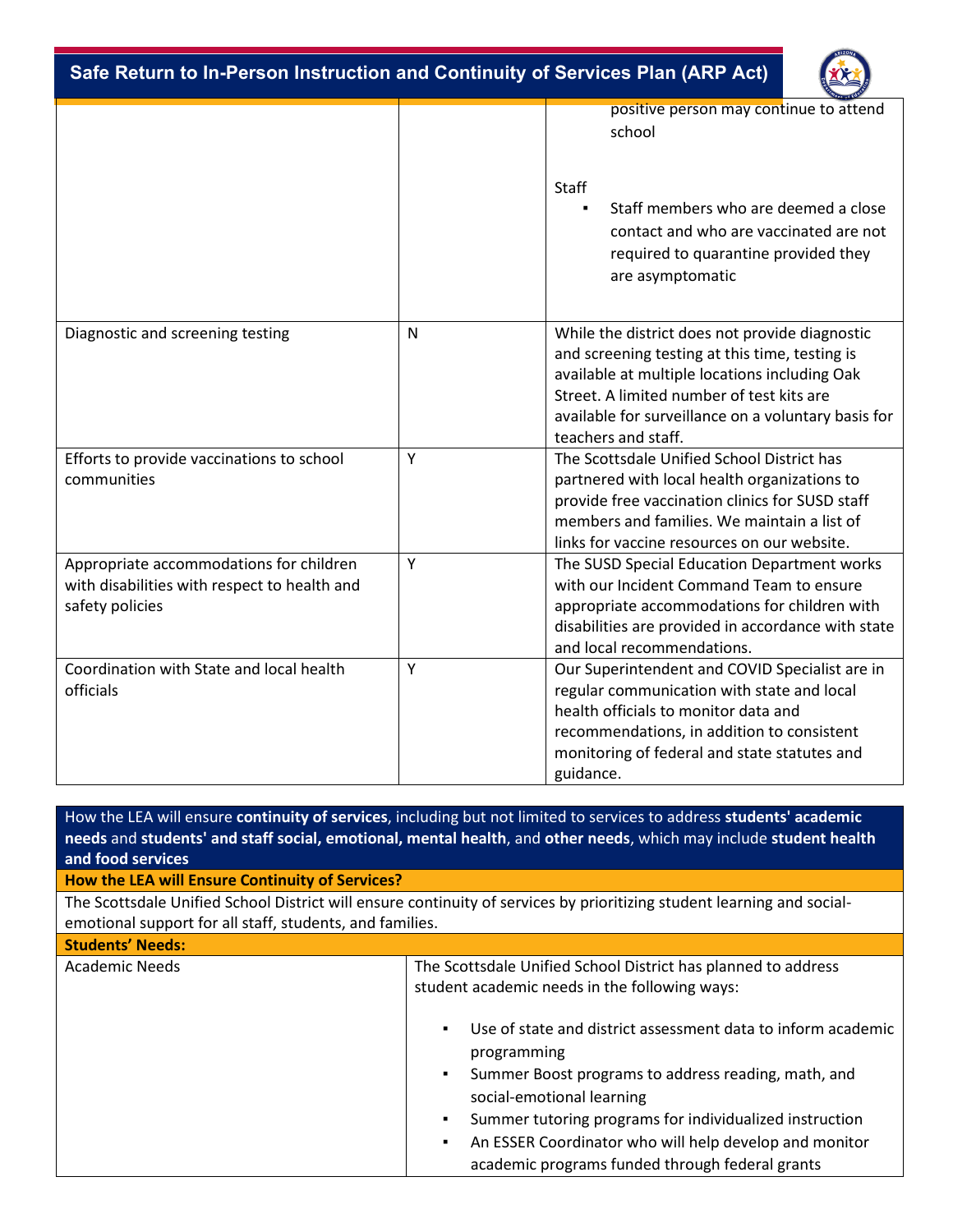| Safe Return to In-Person Instruction and Continuity of Services Plan (ARP Act) |                                                                                                                                                                                                                                                                     |  |  |
|--------------------------------------------------------------------------------|---------------------------------------------------------------------------------------------------------------------------------------------------------------------------------------------------------------------------------------------------------------------|--|--|
|                                                                                | Opportunities for schools and departments to submit site-<br>п<br>specific proposals for funds to address student loss of<br>learning<br>Ongoing professional development in best practices for<br>$\blacksquare$<br>teaching and learning                          |  |  |
| Social, Emotional and Mental Health Needs                                      | The Scottsdale Unified School District has planned to address<br>student social, emotional, and mental health needs in the following<br>ways:                                                                                                                       |  |  |
|                                                                                | All SUSD campuses were funded for a full time Social Worker<br>٠<br>through the Arizona Department of Education and federal<br>grant funds                                                                                                                          |  |  |
|                                                                                | Site Social Workers will focus on supporting the school<br>$\blacksquare$<br>campus with evidence-based strategies to address social and<br>emotional learning                                                                                                      |  |  |
|                                                                                | Students will be provided with the opportunity to take a<br>$\blacksquare$<br>social-emotional screener (SAEBRS Screener) to provide<br>insight into ways to support students                                                                                       |  |  |
|                                                                                |                                                                                                                                                                                                                                                                     |  |  |
| Other Needs (which may include student health<br>and food services)            | The Child Nutrition Department has provided free breakfast and<br>lunch to all SUSD students. This information is communicated<br>regularly to families and is on our district website and social media.                                                            |  |  |
| <b>Staff Needs:</b>                                                            |                                                                                                                                                                                                                                                                     |  |  |
| Social, Emotional and Mental Health Needs                                      | The Student Services department has provided ongoing resources<br>for staff, including virtual support groups and yoga/mindfulness. In<br>addition, opportunities to engage are regularly communicated<br>through the Superintendent's weekly address to employees. |  |  |
| <b>Other Needs</b>                                                             |                                                                                                                                                                                                                                                                     |  |  |

| The LEA must regularly, but no less frequently than every six months (taking into consideration the timing of<br>significant changes to CDC guidance on reopening schools), review and, as appropriate, revise its plan for the safe<br>return to in-person instruction and continuity of services through September 30, 2023 |                                                                                                                                                                                                                                                                                                                                                                                                                                                                                                                                                                                                          |  |  |  |
|-------------------------------------------------------------------------------------------------------------------------------------------------------------------------------------------------------------------------------------------------------------------------------------------------------------------------------|----------------------------------------------------------------------------------------------------------------------------------------------------------------------------------------------------------------------------------------------------------------------------------------------------------------------------------------------------------------------------------------------------------------------------------------------------------------------------------------------------------------------------------------------------------------------------------------------------------|--|--|--|
| <b>Date of Revision</b>                                                                                                                                                                                                                                                                                                       |                                                                                                                                                                                                                                                                                                                                                                                                                                                                                                                                                                                                          |  |  |  |
| <b>Public Input</b>                                                                                                                                                                                                                                                                                                           |                                                                                                                                                                                                                                                                                                                                                                                                                                                                                                                                                                                                          |  |  |  |
| Describe the process used to seek public<br>input, and how that input was taken into<br>account in the revision of the plan:                                                                                                                                                                                                  | Scottsdale Unified School District will include parent input in the safe return<br>to in-person instruction and continuity of services, including but not limited<br>to the following:<br>Use of the Let's Talk app on the district website where parents and<br>families can share questions, comments, concerns, and ideas<br>directly with district administration<br>Use of Thought Exchange to pose specific questions to parents,<br>giving parents an opportunity to share input<br>Parent surveys to share input on return to learn topics<br>Use of feedback from the Scottsdale Parent Council |  |  |  |

## **U.S. Department of Education Interim Final Rule (IFR)**